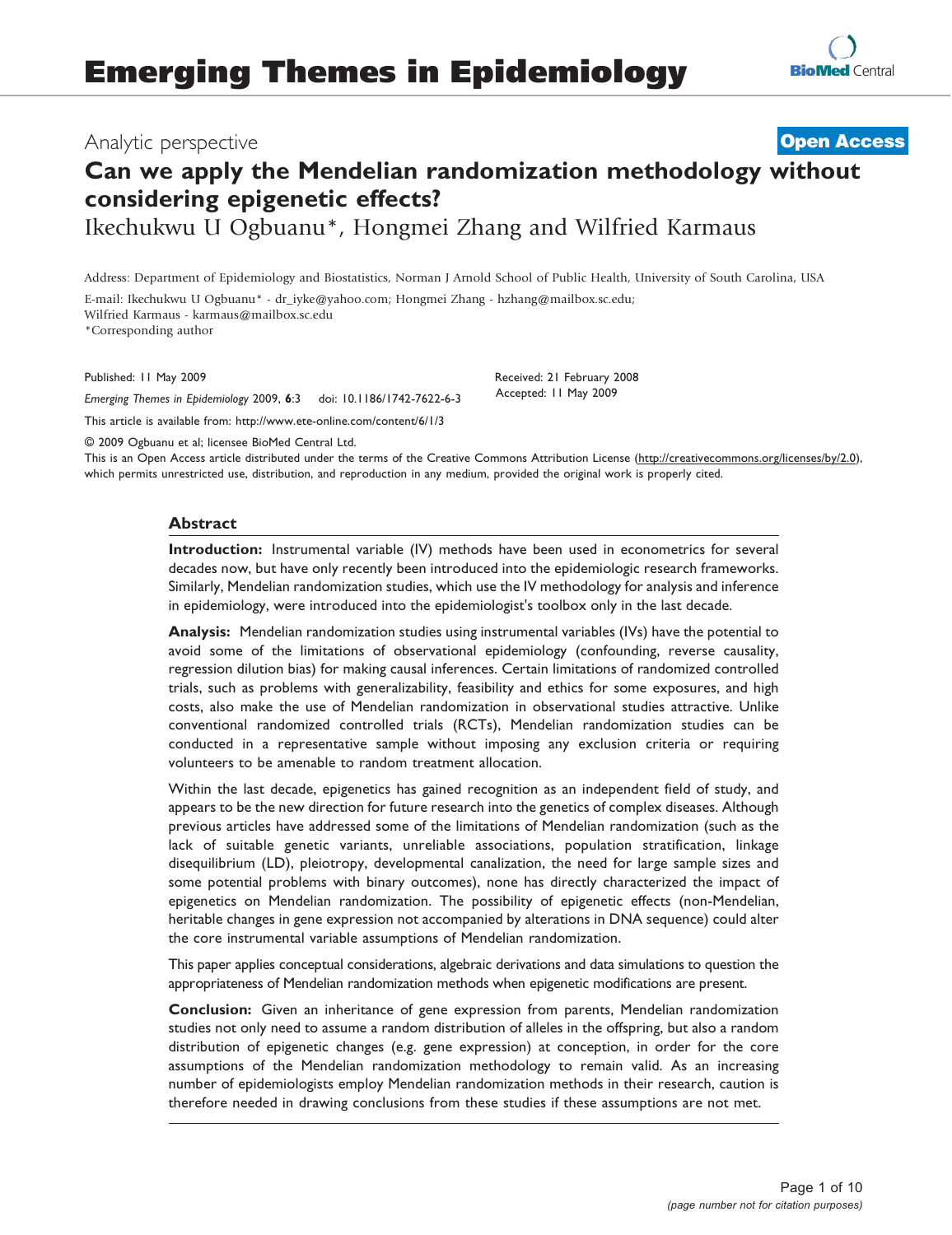#### <span id="page-1-0"></span>Introduction

The use of genotypes that affect modifiable risk factors to make causal inferences falls under the umbrella of Mendelian Randomization (MR) studies [\[1,2\]](#page-8-0). Instrumental variable (IV) methods – the statistical methods that underlie such inferences – have been widely used in econometrics, but not in epidemiology [\[1,3\]](#page-8-0). Mendelian randomization refers to the random assortment of alleles inherited by offspring from their parents at conception [[4](#page-8-0),[5](#page-9-0)]. This random assortment of inherited alleles has been likened to a randomized clinical trial (RCT), in which the research subjects are randomly allocated to different genotypes rather than to medical interventions [[4](#page-8-0)]. Mendelian randomization studies include any study that uses genetic variation as a robust proxy for a potential disease risk (which cannot be assessed without biases) for the purpose of making causal inferences about the outcomes of the modifiable exposure [[1](#page-8-0)].

To date, the potential impact of epigenetics on the core assumptions that underlie the use of genes as instrumental variables has not been addressed. This paper opens up this inquiry by assessing the appropriateness of the use of Mendelian randomization as an instrumental variable in the presence of epigenetic modifications of gene expression, and cautions investigators to, at the least, recognize the existence of these limitations. We will delineate the major rationale and the core assumptions of the Mendelian randomization methodology, explore the current understanding of epigenetics, and discuss the methodological challenges that arise from the use of genotypes as instrumental variables for modifiable exposures when epigenetic modifications of gene expression are present. The goal of this paper is to emphasize that effect sizes will be biased when the presence of epigenetic phenomena violate the implicit fundamental assumptions in Mendelian randomization studies (and are not compensated for in the analytic models). We will illustrate the occurrence of the epigenetic bias both algebraically and with a data simulation.

#### What is currently known

#### Mendelian randomization and its shortfalls

Mendelian randomization studies exploit the idea that the genotype only affects the disease status indirectly and is assigned randomly at meiosis, independent of measured and unmeasured (or measured-with-error) confounders [[1](#page-8-0),[5](#page-9-0)]. These properties define an instrumental variable (IV), which is a variable associated with the outcome only through its robust association with an intermediary variable – the exposure of interest [[1](#page-8-0)]. If the levels but not the function of a potential disease risk factor is determined by a genetic polymorphism, then the levels of the risk factor will effectively be assumed to have been

randomly assigned at conception. This 'randomization' will potentially obviate the effect of confounding in the test of genotype-disease associations [\[6\]](#page-9-0).

In order to illustrate the principles of Mendelian randomization, we will use a familiar methodological concept that is well-recognized in randomized controlled trials – the intention-to-treat concept, due to the similarity between the two concepts (i.e. indirect effect and randomized allocation). Randomized controlled trials (RCTs) currently provide the best evidence for potentially therapeutic or prophylactic interventions. RCTs use intention-to-treat (ITT) analysis to assess therapeutic effects [[7\]](#page-9-0). ITT analyses assess allocated treatment as the predictor of outcome, and are assumed to be unconfounded because of randomization, irrespective of compliance, adherence and contamination [\[4,](#page-8-0)[8](#page-9-0)]. Thus, the ITT effect is the effect of allocating a treatment rather than the biologic effect of *received* treatment (Figure 1) [[4](#page-8-0)[,7\]](#page-9-0). Unfortunately, for many types of exposure in epidemiology, it is both impractical and unethical to randomize study participants to different "treatment" arms. Confounder control in observational studies may also be problematic due to incomplete understanding of the relevant confounders in a given situation, or due to inherent measurement errors that arise in the assessment of such confounders [\[5,9\]](#page-9-0). Mendelian randomization is a viable strategy for eliminating or reducing residual confounding in observational epidemiological studies [\[9](#page-9-0)].

#### Core Assumptions Implied in Mendelian Randomization Studies

In order to understand the bias introduced by epigenetic modifications of gene expression, the underlying statistical assumptions in MR studies are outlined next. For this and



#### Figure 1

Conceptual analogies between a randomized controlled trial (left graph) and Mendelian randomization approach (right graph). Adapted from Nitsch D, et al. [[4](#page-8-0)].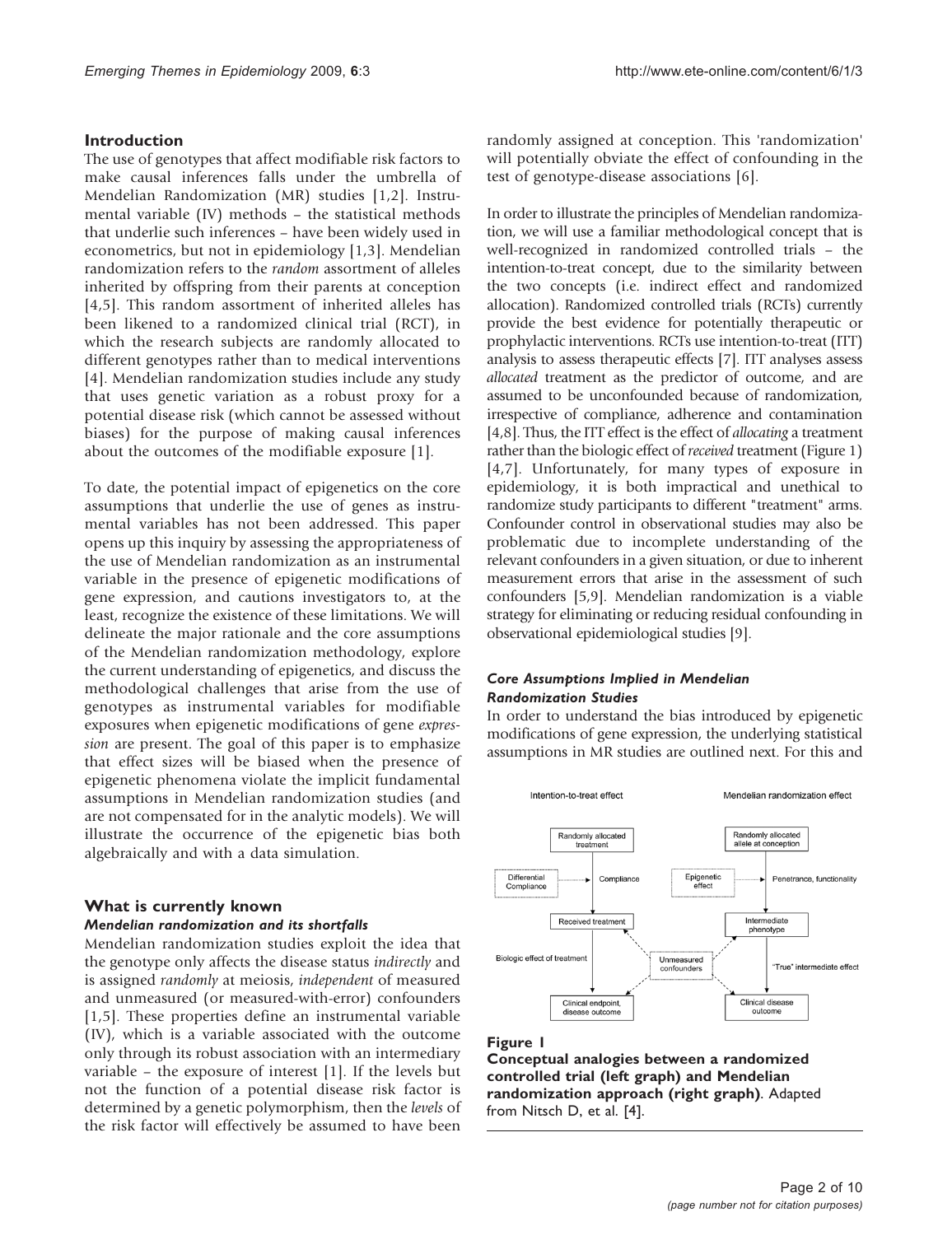subsequent sections, let the causal effect of X (intermediate phenotype) on Y be the relationship of primary interest, and let G (genotype) be the variable we want to use as the instrumental variable (IV). Also, let U be an unobservable variable that confounds the effect of X on Y.

Three core assumptions characterize an instrumental variable (IV) [[1,](#page-8-0)[5\]](#page-9-0).

A. G is independent of the confounding factors U that confound the association of X and the outcome Y. This assumption accrues from the random allocation of alleles at conception. Any event that alters this allocation could lead to nullification of this assumption (Figure 2A).

B. The instrumental variable G is associated with the exposure of interest X (i.e. must not be (marginally) independent of X). The stronger this association, the "better" an instrument G is, providing more information on the causal association between X and Y (small standard errors and narrow confidence intervals) [\[5\]](#page-9-0). It is important to state at this point that G does not need to be causal for X, i.e. to be useful as an IV, G does not have to be the "right" gene. The association could instead be due to a mediator variable or through another unobserved variable that affects both  $G$  and  $X$  [[5](#page-9-0)]. This may occur in situations where there is linkage disequilibrium (LD) between G (G1) and another genotype (G2) (Figure 2B).

C. Conditional on X and U, the instrument and the response are independent.



#### Figure 2

Directed Acyclic Graph (DAG) specifying the core conditions for an instrumental variable with (2B) and without (2A) the presence of a mediator variable in Linkage Disequilibrium (LD) with the instrumental variable of interest.

There are several methodological advantages of MR studies. Unlike conventional RCTs, MR studies can be conducted in a representative sample without imposing any exclusion criteria or requiring volunteers to be amenable to random treatment allocation [[1](#page-8-0)]. Secondly, "randomization" in MR studies occurs at conception while RCT studies randomize patients in adulthood. This minimizes biases due to canalization and developmental adaptation [[2](#page-8-0),[4](#page-8-0)]. Mendelian randomization studies may also counteract some key shortcomings of randomized controlled trials (RCTs), such as high cost, unfeasibility with some exposures, and problems with generalizeability [[1](#page-8-0),[4](#page-8-0)].

Previous studies have addressed some of the key potential shortfalls of MR studies [\[2,4](#page-8-0)[,10-14](#page-9-0)]. These include the paucity of suitable genetic variants, unreliable (genetic) associations, genetic confounding by population stratification, linkage disequilibrium (LD), pleiotropy, functional genomic confounding due to developmental canalization and gene imprinting, the need for large sample sizes and some potential problems with binary outcomes [[1\]](#page-8-0). Other factors that may adversely impact MR studies include selective survival, gene-covariate (environment) interactions and genegene interactions. In addition to these potential shortfalls is the potentially distorting effect of epigenetics. This "epigenetic bias" is the focus of this paper.

#### What is Epigenetics?

Classical Mendelian inheritance of traits from parents to offspring follows the DNA pairing and transmission patterns as illustrated by the Watson-Crick model of DNA. However, there is an emerging consensus among experts in genetic epidemiology that DNA is not the sole unit of heredity and that genotype and environment are not the only determinants of phenotype [[15\]](#page-9-0). A growing body of evidence suggests that the impact of environmental influences may extend beyond the DNA sequence [[16](#page-9-0)]. The emerging field of epigenetics studies heritable changes in gene expression that occur without directly altering the DNA sequence [\[17](#page-9-0)]. Thus, epigenetics is dedicated to the study of non-Mendelian (meiotically and mitotically), heritable changes in gene expression not accompanied by a change in genotype/DNA sequences [[14,18-20](#page-9-0)]. These changes generally involve DNA modification (without change in nucleotide sequence), histone protein modifications, and regulation of gene expression by microRNAs. MicroRNAs (miRNAs) are small (approximately 22 nucleotides long) RNA molecules that may be involved in post-transcriptional control of gene expression [[21](#page-9-0)]. These regulatory mechanisms specify which regions of the genome are active in any given cell at any one time [[16](#page-9-0),[20\]](#page-9-0).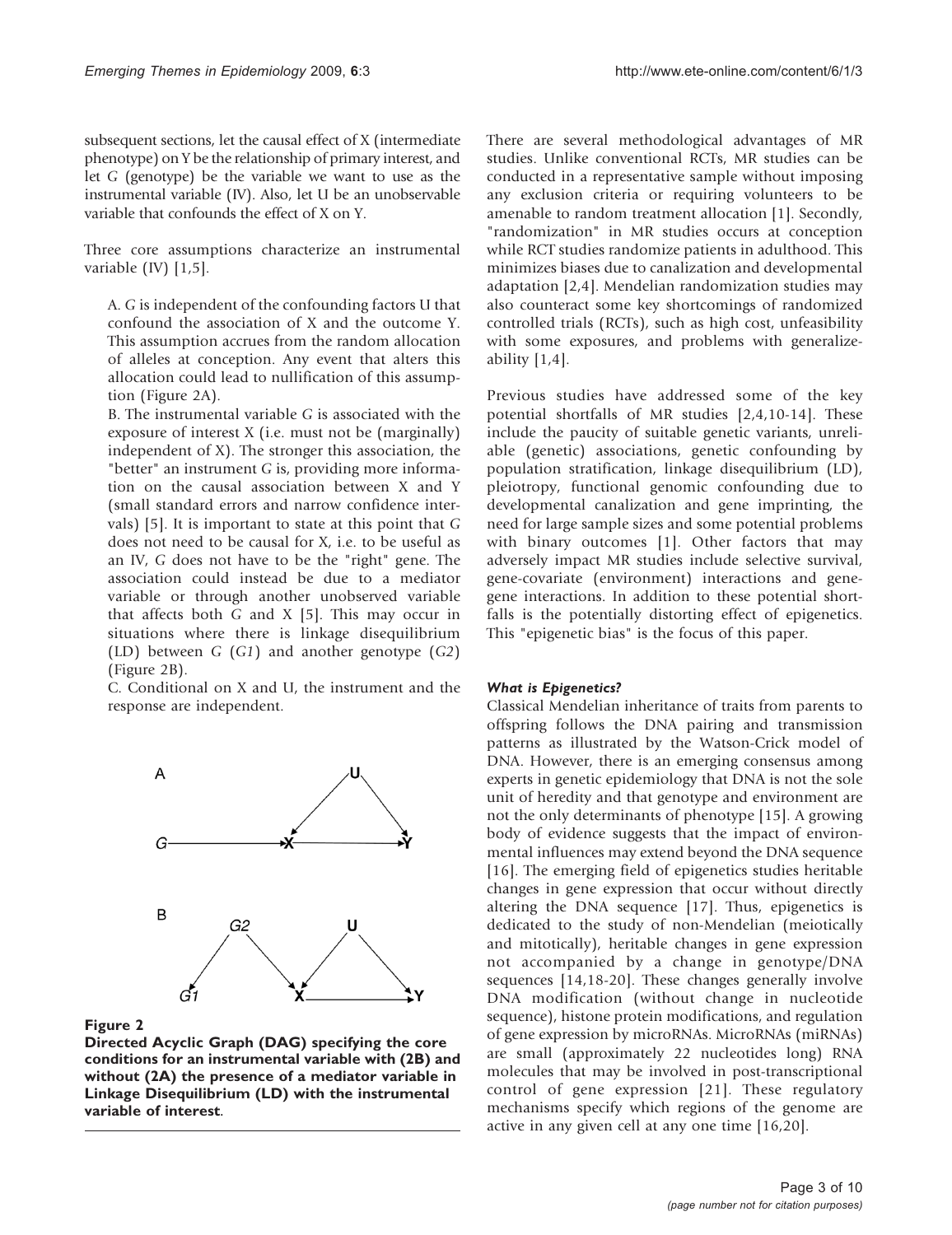<span id="page-3-0"></span>The cells of eukaryotic organisms contain an additional level of information superimposed on the DNA double helix, a nucleoprotein entity known as "chromatin". This "DNA packaging" (or "epigenome") has recently been implicated in the regulation of the complex interactions of the enzymatic processes of replication, transcription, recombination, and DNA repair [[16](#page-9-0)]. The molecular mechanisms of epigenetic modifications include DNA methylation and chromatin structure and histone modifications [[19\]](#page-9-0). Acetylation, methylation, phosphorylation, and ubiquitylation are implicated in activation; while methylation, ubiquitylation, sumoylation, deimination and proline isomerization are involved in gene repression [[18\]](#page-9-0). However, depending on the location, any given modification is capable of either activation or repression [[18\]](#page-9-0). While acetylation and phosphorylation are thought to be responsible for short-term reversible changes in gene expression, methylation is generally more stable and involved in the long term maintenance of expression status [\[19](#page-9-0)]. Inherited changes in the "epigenome" have been postulated as a possible pathway explaining the differences in gene expression seen in individuals with identical "genomes" [[22\]](#page-9-0).

A major difference between genetic and epigenetic outcomes is that, while DNA sequence is static, the epigenome is dynamic and changes with cell type, during the cell cycle, in response to biologic signals, and with the environment [[16\]](#page-9-0). Epigenetic effects have been shown to occur not just *in utero*, but over the life course [[14\]](#page-9-0). Certain features of complex diseases that have defied classical Mendelian genetics may be explained, at least in part, by the inheritability, partial stability and reversibility of epigenetic regulation. Gluckman et al. recently proposed that maternally-mediated changes in gene expression may be more relevant in elucidating the etiology of disease in the offspring than the inheritance pattern of the genetic code [[23\]](#page-9-0). In agreement with a possible epigenetic inheritance pattern, a recent study in mice showed that experimentally-induced contact dermatitis in the mother prior to conception resulted in an increased asthma incidence in the offspring [[24\]](#page-9-0). Further strengthening this evidence in humans, Li et al. demonstrated that grandmaternal smoking was associated with an increased risk of asthma in grandchildren, independent of maternal smoking status, suggesting a transmission of epigenetic effects inherited from the grandmother to the grandchild [\[25](#page-9-0)].

#### Analysis

#### Statistical Implications

Using the RCT analogy for explaining Mendelian randomization in epidemiology, the random allocation G affects the outcome (Y) only through received



Figure 3

Three important assumptions in Mendelian Randomization are: a) and b): G associated with X and independent of  $U$ . Thus, the effect of  $G$  on  $X$  is not affected by U. c) Given X and U, G is independent of Y. Thus, the effect of G on Y can be fully assessed by the effect of G on  $X$  and then the effect of  $X$  on  $Y$ , after adjusting for confounders U; i.e.  $\beta^{ITT} = \beta^{XG} \beta^{IV}$  as we have shown in Analysis section. (Adapted from Nitsch D, et al. [[4](#page-8-0)]).

treatment (X), whereas receipt of treatment may be confounded by other variables – known and unknown confounders (U). In the presence of complete blinding, the relation between G and X (i.e. between allocated genotype and intermediate phenotype),  $\beta^{XG}$ , is such that G has the same effect on X regardless of compliance; and X has the same effect on Y regardless of the confounding factors (Figure [1\)](#page-1-0). These two steps add up to the (overall) effect of G on Y (Figure 3). As such, the instrumental variable approach can be used to estimate an unconfounded biologic effect on Y of the received treatment X, denoted as  $\beta^{\text{IV}}$  (Figure [3](#page-8-0)) [3,[26\]](#page-9-0). It is noteworthy that in Figure 3, MR assumptions imply that the inherited G and X in the child are the same as those of the mother. We thus do not distinguish between the notations for the child's and mother's allocated and received treatments in these algebraic derivations.

Although a more complicated model is possible, to illustrate the IV approach we assume linear relationships among G, X, and Y (i.e. "a one-unit change in G is estimated to result in a  $\beta$  increase in X, and this increase in X in turn is estimated to cause a further increase of  $\beta^{\text{IV}}$ in Y, which, multiplied together, gives the total  $\beta^{\text{ITT}}$ increase from G to Y" [\[4\]](#page-8-0)). Following core assumptions A, B, and C (as stated above), Figure 3 can then be modeled as the following, where E denotes expectation of a random variable:

$$
E(Y) = \beta^{0ITT} + \beta^{YU1}U + \beta^{ITT}G
$$
 (1)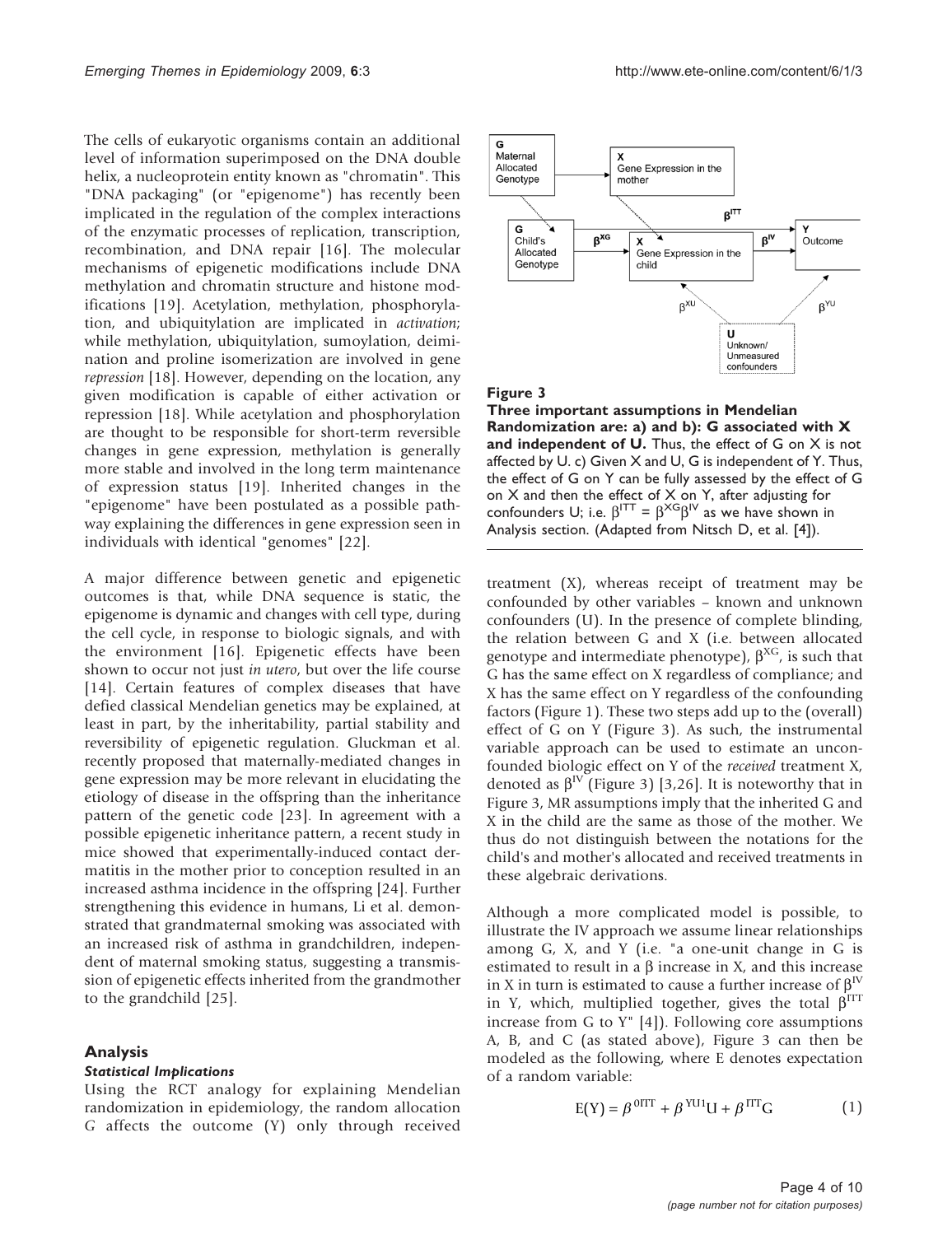$$
E(X) = \beta^0 + \beta^{XU}U + \beta^{XG}G
$$
 (2)

$$
E(Y) = \beta^{0IV} + \beta^{YU2}U + \beta^{IV}X
$$
 (3)

<span id="page-4-0"></span>In equations (1) and (3), both  $\beta^{YU1}$  and  $\beta^{YU2}$  denote the effect of U on Y. The effect of U is likely to be different when evaluating the contribution of U and G to Y (equation (1)) and the contribution of U and X to Y (equation (3)). Thus, we use different coefficients ( $\beta^{YU1}$ and  $\beta^{YU2}$ ) to denote the effects under these two situations. Since U and X are correlated and U is not observable, it is not possible to directly estimate  $\beta^{IV}$ . However, since U and G are independent, regressing X on G will provide an estimate of  $\beta^{XG}$  even though U can not be observed. Using the same argument, we can obtain an estimate of  $\beta^{\text{ITT}}$  by regressing Y on G. Applying some algebra to the above three equations, specifically by first substituting equation (2) for X in equation (3), and then comparing the effect of G in equation (1) and equation (3), we have:

$$
\beta^{\text{ITT}} = \beta^{\text{XG}} \beta^{\text{IV}},\tag{4}
$$

which leads to

$$
\beta^{\text{IV}} = \beta^{\text{ITT}} / \beta^{\text{XG}}
$$
 (5)

Note that in the above derivation, the intercepts are not related to the relationship between  $\beta^{\text{IT}}$ ,  $\beta^{\text{XG}}$ , and  $\beta^{\text{IV}}$ . From Figure [3,](#page-3-0) estimation of  $\beta^{\text{IV}}$  depends heavily on assumptions of compliance, i.e. blinding to allocation (G associated with X and independent of U) and the absence of any other pathway from G to Y (i.e. G being independent of Y given X and U) [\[4\]](#page-8-0). An intuitive motivation for equation (5) is that the change in outcome for a unit change in the instrument,  $\beta^{\text{ITT}}$ , is the product of the change in the exposure for a unit change in the instrument,  $\beta^{XG}$ , and the change in the outcome per unit change in exposure,  $\beta^{IV}$  [[1](#page-8-0)]. Estimation of the causal effect  $\beta^{IV}$  by this equation makes use of the variation in Y that is due to the IV, G, and the core assumptions above. Based on our derivation, we can see that this estimate avoids the contaminating effect of the variation in Y due to the confounders of the X-Y association [[1](#page-8-0)].

In Mendelian randomization studies,  $\beta^{IV}$  would be equivalent to the effect of the intermediate phenotype on the outcome (disease) and  $\beta^{\text{ITT}}$  to the (direct) genetic effect on disease, while the denominator in equation (5) would capture the observed, or presumed, relation between genetic allocation, G, and its gene product, the intermediate phenotype X [\[4\]](#page-8-0).

#### The Impact of Epigenetics on Mendelian Randomization Inherited epigenetic effects may alter the ideal gene  $\rightarrow$ "gene product" association discussed above (i.e. in the

situation when Mendelian randomization is applicable). From Figure [3](#page-3-0) and equations (2) and (3), the less precisely the genotype predicts the gene expression (gene product), the less accurate the derived effect estimate for the causal association between the level of gene expression and the outcome (disease). This necessity for a strong gene  $\rightarrow$  "gene-product" association in order to apply equation (5) requires that there be no substantial biologic co-variation [[4\]](#page-8-0). The impact of epigenetics is due to changes in gene expression (levels of the gene-product) that result in a weaker association. We illustrate this epigenetic effect through an example. In Figure 4, let us assume there is an environmental factor E (e.g. tobacco smoke) taking values 0 (i.e. not exposed) or 1 (i.e. exposed). At the maternal level, factor E interacts with G and this interaction subsequently affects the levels (of expression) of X (i.e. the epigenetic



#### Figure 4

Epigenetic effect present due to inherited altered gene expression ( $\beta^{XG}$  +  $\beta^{EG}$  =  $\beta^{XG*}$ ). Compared to Figure 3, when epigenetic effect is present, the core assumptions of MR are violated. Let E denote an environmental factor, which interacts with G at the maternal level. In the presence of this interaction, G and  $E \times G$  are clearly dependent. Thus, the association between G and X is affected by the  $E \times G$  interaction term. This violates core assumptions (a) and (b) above. Thus, Mendelian Randomization should be applied with caution if the possibility of epigenetic effects exists. Further, as shown in Analysis section,  $\beta^{XG*} = \beta^{XG} + \beta^{EG}$  and  $\beta^{ITT} = \beta^{XG*}\beta^{IV}$ . Therefore,  $\beta^{IT} \neq \beta^{XG}\beta^{IV}$ . Thus, when Mendelian Randomization is violated, there is a tendency to contravene the stated relationship between  $\beta^{IT}$ ,  $\beta^{XG}$ , and  $\beta^{IV}$  as given by equation (5). From the randomized controlled trial analogy,  $\beta^{ITT}$  is the intention-to-treat effect;  $\beta^{IV}$ (biologic effect of received treatment); and  $\beta^{XG}$  (the effect of G on X).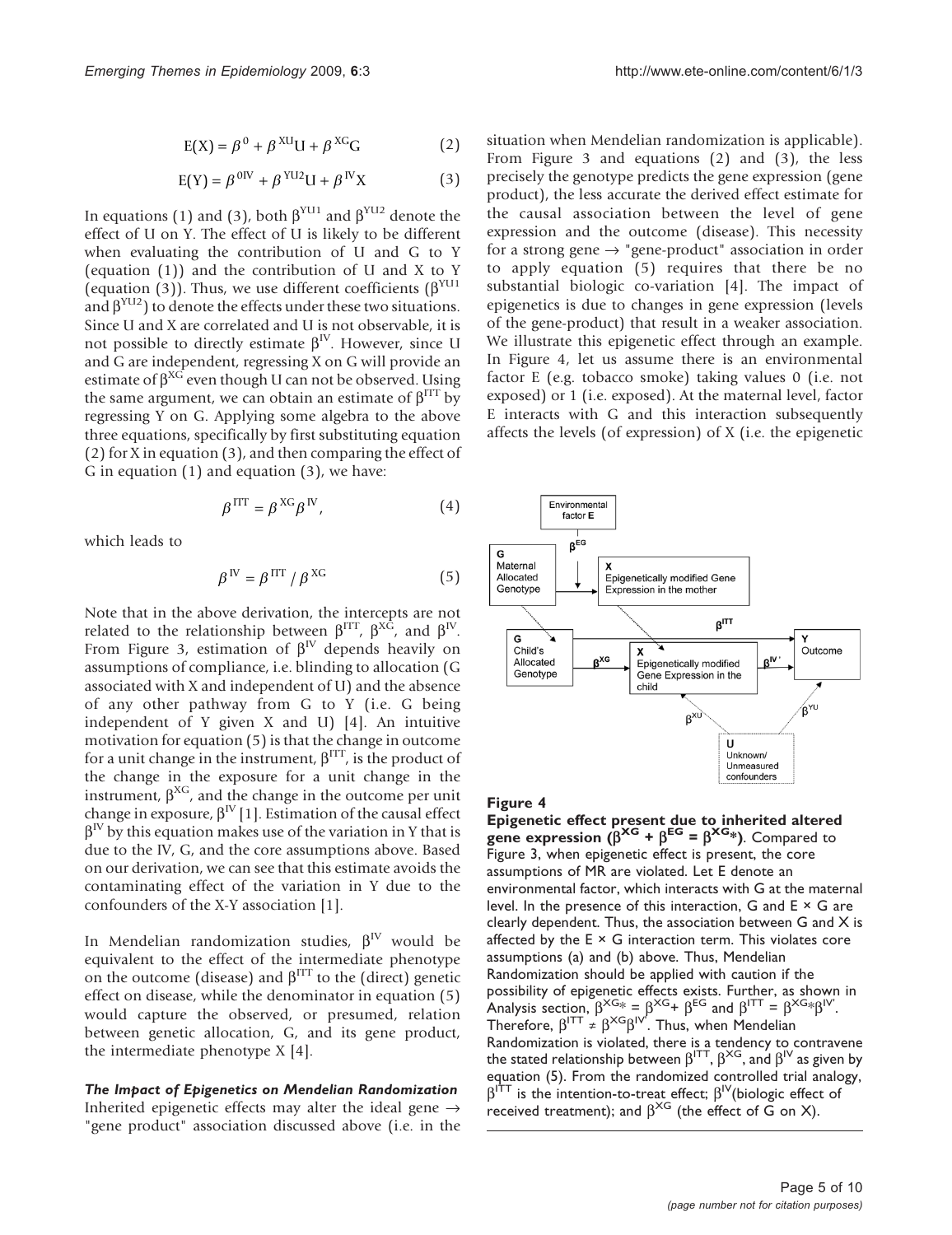<span id="page-5-0"></span>effect which is inherited by the child). Under this assumption, equation (2) is modified as:

$$
E(X)' = \beta^{0} + \beta^{XU}U + \beta^{XG}G + \beta^{EG}E \times G
$$
 (2a)

We use  $E(X)$ ' to denote the expected gene expression when there is possible gene-environment interaction. Here "E × G" denotes the interaction between the environmental factor E and the genotype G.  $\beta^{EG}$ measures the strength of the interaction and is assumed to be non-zero. We now show that the environmental factor at the maternal level changes the relationship stated in equation (5).

If a subject is not exposed,  $(E = 0; i.e.$  no interaction effect), equation 2' is exactly the same as equation 2. In the same vein, the relationship between  $\beta^{\text{ITT}}, \beta^{\text{XG}}$ , and  $\beta^{\text{IV}}$ remains as given by equation (5). However, if a subject is exposed to the environmental factor E (i.e. there is an interaction effect), then  $E = 1$ . From equation 2', we have

$$
E(X)' = \beta^0 + \beta^{XU}U + (\beta^{XG} + \beta^{EG})G.
$$
 (6)

Let  $\beta^{\text{XG}_{*}} = \beta^{\text{XG}_{+}} \, \beta^{\text{EG}}.$ 

 $\beta^{XG*}$  may be greater or less than  $\beta^{XG}$  depending on the predominant mechanism (activation vs. repression, for instance). Note that  $\beta^{XG*}$  includes the regular effect of G on X in addition to the effect of gene-environmental interaction that altered the gene expression of the mother's gene. This gene-environment interaction by definition is the epigenetic effect only if it is heritable. As indicated in Figure [4,](#page-4-0) where such epigenetic effect is inherited by the child, the epigenetically modified gene expression in the child is a result of the  $G \times E$  interaction inherited from the mother. Thus, the association between X and G in the child includes the effect of G on X and the gene-environment interaction inherited from the mother. (For simplicity in notation, we use the same X and  $\beta^{XG*}$  to respectively denote the gene expression in the child and the inherited epigenetic effect, although their values may be different from those at the maternal level).

Further, we use  $\beta^{IV}$  to denote the effect of gene expression under this assumption, and thus equation (3) becomes:

$$
E(Y) = \beta^{0IV} + \beta^{YU2}U + \beta^{IV'}X.
$$
 (3a)

Applying the same algebra as before to equations (1), (3'), and (6), we have:

$$
\beta^{\text{ITT}} = (\beta^{\text{ XG}} + \beta^{\text{ EG}})\beta^{\text{IV}'},
$$

which gives  $\beta^{\text{IV}'} = \beta^{\text{ITT}}/(\beta^{\text{XG}} + \beta^{\text{EG}}) = \beta^{\text{ITT}}/\beta^{\text{XG}*}$ , where  $\beta^{XG*} = \beta^{XG} + \beta^{EG}.$ 

This new relationship does not agree with that given by equation (5), which is derived based on the MR assumptions. The additional effect  $(\beta^{EG})$  is what we have termed the "epigenetic bias."

It is noteworthy that a gene-environment interaction in parents may lead to an epigenetic effect only when it is inherited by the offspring. Certain gene-environment interactions (in ancestral parents) are thought to be mediated through molecular changes in the epigenome. The non-random nature [\[18](#page-9-0)] of such alterations may necessitate caution in the interpretation of the estimates from the Mendelian randomization (instrumental variable) analyses. In recognition of the presence of this "epigenetic bias," Bjornsson et al. have suggested that including epigenotypes in models of disease causation might act as a surrogate of parental environmental exposure and thus increase the power of epidemiological studies [\[20](#page-9-0)].

Figure 5 illustrates a model of inherited epigenetic effects from mother to child due to environmental influences. Suppose we are studying the effect of IL13 gene on



#### Figure 5

Schematic representation of possible scenarios of the effects of epigenetics on Mendelian randomization (IL13: Inter-leukin-13 gene).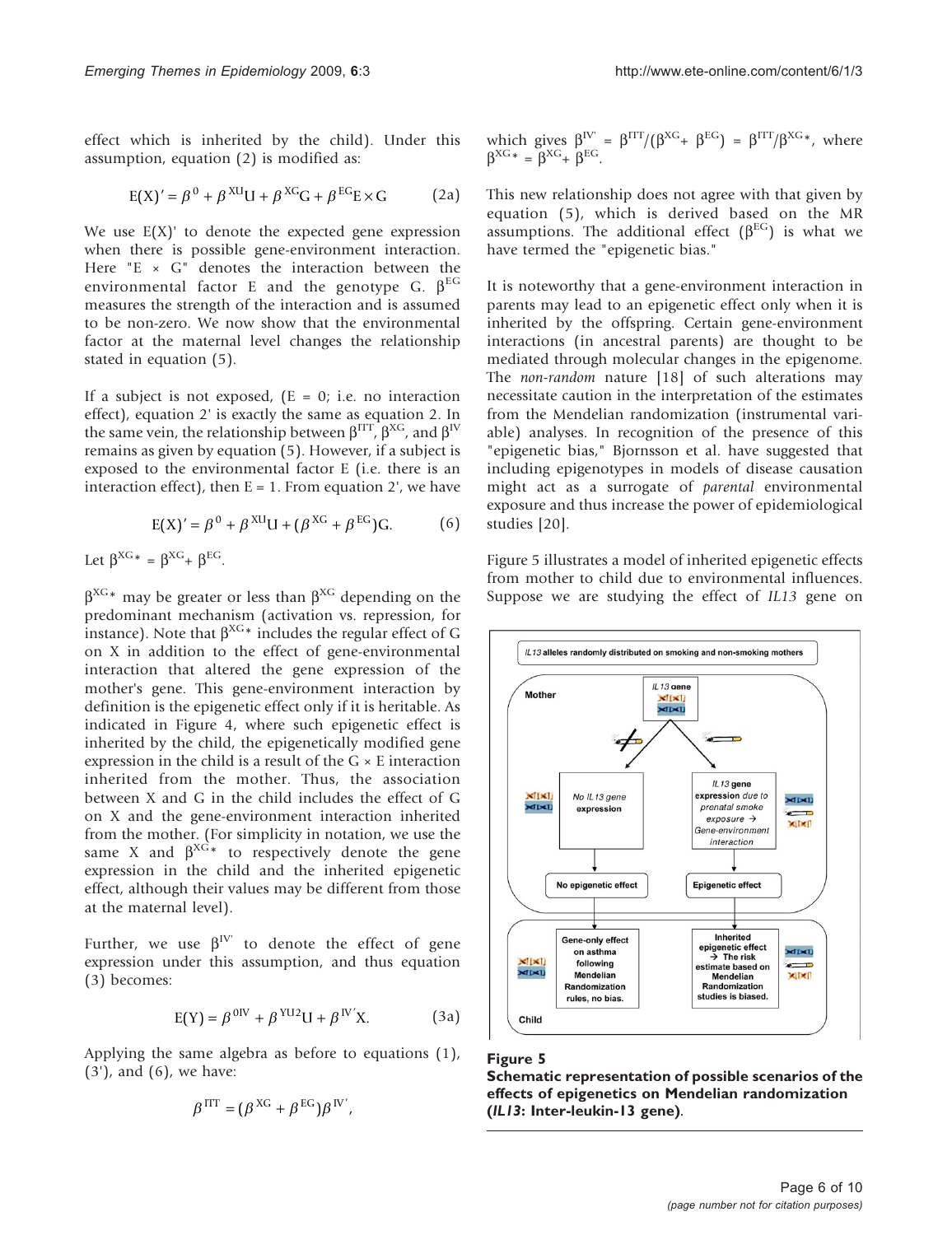asthma, and suppose that maternal tobacco smoke exposure during adolescence resulted in epigenetic changes. Such maternal epigenetic effects could lead to the statistical detection of gene-environment interaction effects in the mother. Further, suppose that at conception, an index child inherited the high-risk IL13 ("asthma") gene from this former-smoker mother, in addition to inheriting the "epigenetically altered" genotype (epigenome). Although we may not directly find gene-environment interactions in the offspring, the spurious association between the inherited IL13 ("asthma") gene and the environmental factor (smoking) will nullify core assumption A and adversely affect the use of the IL13 gene as an IV. As we alluded to earlier, findings in support of this concept have recently been reported by Li et al. [[25\]](#page-9-0) and Sadeghnejad et al. [\[27](#page-9-0)]. Li et al. found a multigenerational transmission of asthma across two generations. Their results showed grandmaternal smoking during the mother's fetal period to be associated with a greater risk of asthma in the grandchildren, independent of maternal smoking status. This risk was further heightened when both the grandmother and the mother smoked during pregnancy [\[25](#page-9-0)]. In a related finding, Sadeghnejad, et al. [\[27](#page-9-0)] demonstrated that offspring who were exposed to maternal smoking during pregnancy and also possessed the risk haplotype of the IL13 gene had a higher prevalence of persistent wheezing and asthma in late childhood (evidence of effect modification/statistical interaction). Thus, if the IL13 gene is randomly distributed in children, confounding may not be a major concern. On the other hand, distortion of genetic associations assessed using Mendelian randomization may occur due to epigenetic effects. This concept is further illustrated in the data simulation shown in the next section.

Further illustrating conceptually with the randomized clinical trial (RCT) analogy, if an RCT is blinded, intention-to-treat (ITT) cannot be influenced by external factors such as motivation or education (non-differential compliance). However, in a non-blinded trial, participants in the control or treatment arm may choose to alter treatment or compliance (differential compliance, see Figure [1](#page-1-0)). For instance, control participants may take additional steps to improve their outcome status. This results in an interaction between the allocated treatment and extraneous variables (see Figure [4](#page-4-0)) and violates the assumptions of ITT. In non-blinded randomized trials, opportunities for extraneous variables to interact with ITT increase with the length of the trial [[28\]](#page-9-0). Similar to this finding in RCTs, in Mendelian randomization studies specific genotypes may interact with a range of extraneous factors and establish epigenetic changes that are inherited by subsequent generations. Thus, the setting of Mendelian randomization is comparable to the setting of a non-blinded randomized clinical trial. Given that the time window between "randomized allocation" of genes at conception and initiation of a MR study is likely to span decades, MR studies are prone to violate the ITT assumption. For instance, if the gene expression of IL13 is higher in a child if the mother smoked, then the distribution of the epigenetically modified gene expression is no longer random at birth. Consequently, the child may or may not develop asthma depending on the inception of gene expression in the mother. In essence, since the assumption of MR is to detect an unbiased association between genetic markers and health outcomes due to randomized genes, if studies cannot demonstrate that the gene expression is also distributed randomly, the MR model is not justified and will introduce an "epigenetic bias."

#### Data Simulation Example

We use simulations to illustrate our findings given in Analysis section. The goal of this simulation is to demonstrate the bias in the estimates of the  $\beta$  coefficients if epigenetic effects transmitted from mother to child are ignored. For this simulation, we assume that a mother smoked in adolescence, stopped smoking as an adult, and then conceived the index study child. Thus, non-epigenetic effects of tobacco smoke exposure in utero did not occur. However, gene expression (epigenetic) changes in the mother prior to the index pregnancy were inherited by the child as discussed in Analysis section.

To demonstrate the scenario outlined in Table [1,](#page-7-0) we assume that we have 10,000 pregnant mothers resulting in 10,000 mother-infant pairs (see attached SAS data and program in additional file [1](#page-8-0)). For simplicity, we focus on one (asthma) gene (IL13 gene) and one single nucleotide polymorphism (SNP) with three possible genotypes (CC, CG and GG). Our simulated data are generated based on the following data scenario:

1) Of 10,000 mothers in the simulated data, 30.5%  $(n = 3.050)$  smoked in adolescence, while 69.5%  $(n = 1.050)$ 6,950) did not.

2) The genotypes of mothers who smoked in adolescence and of those who did not were distributed at random: 7.2% of the never-smoking mothers had the GG genotype compared to 9.8% of ex-smoking mothers; 41.7% of never-smoking mothers had the CG genotype compared to 39.3% in ex-smoking mothers; and about 51% in both groups were CC. These percentages were selected using the probabilities that each genotype will be present in a mother.

3) We also assumed that the gene  $\times$  smoking (G  $\times$  E) interaction resulted in changes in gene expression in the mother that were inherited by the offspring, leading to asthma manifestation in the offspring.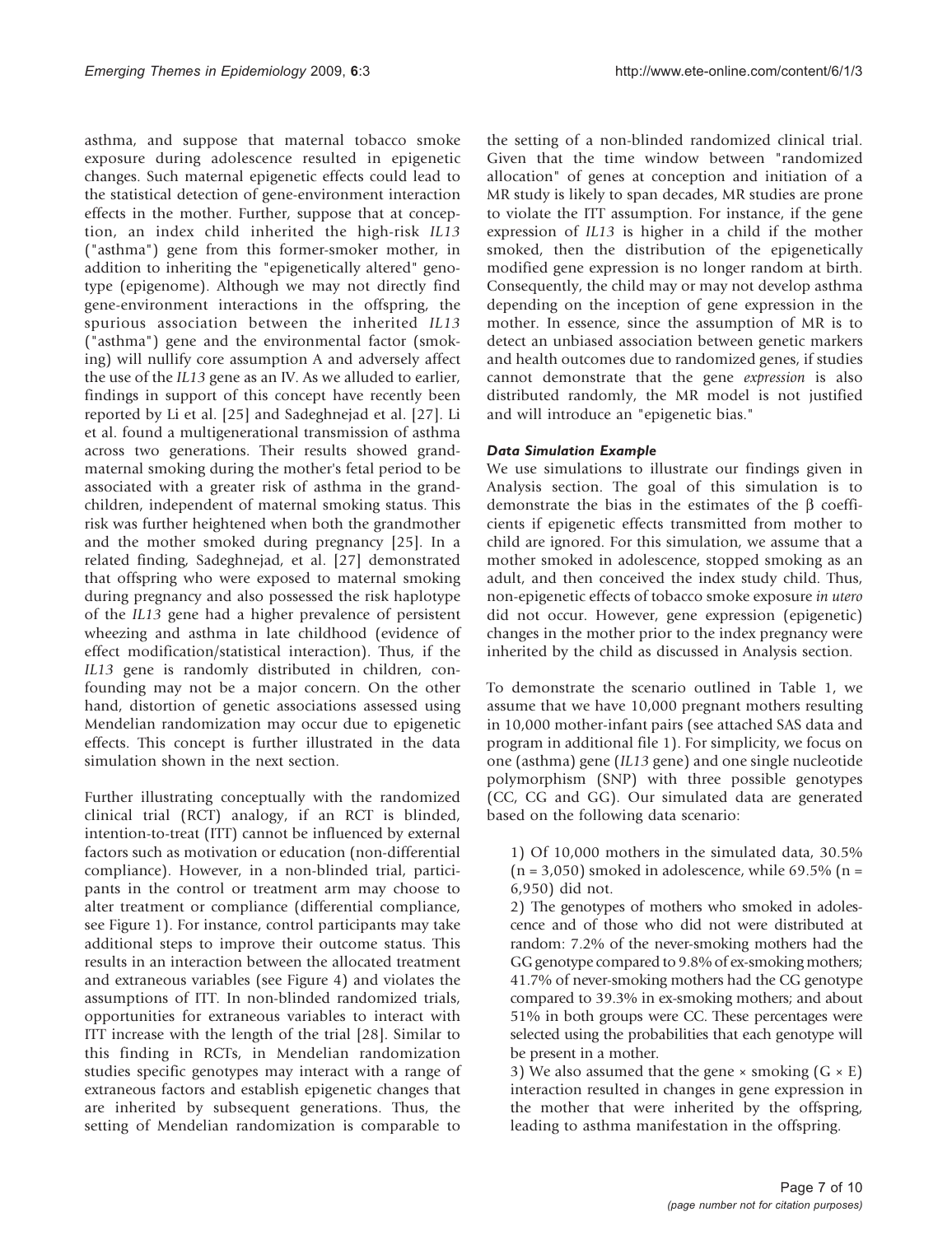|                                                                                                                                                                                                                                                                               | Gene $\rightarrow$ asthma<br>$(\beta$ ITT) |           | Gene $\rightarrow$ gene expression of CC<br>$(\beta XG^*)$ |                                  | Gene expression of $CC \rightarrow$ asthma<br>$(\beta$ IV $')$ |                         |
|-------------------------------------------------------------------------------------------------------------------------------------------------------------------------------------------------------------------------------------------------------------------------------|--------------------------------------------|-----------|------------------------------------------------------------|----------------------------------|----------------------------------------------------------------|-------------------------|
|                                                                                                                                                                                                                                                                               | β                                          | <b>SE</b> | Â                                                          | <b>SE</b>                        | β                                                              | <b>SE</b>               |
| Effect of genetic polymorphism on asthma<br>CG/GG (reference)<br>CC.                                                                                                                                                                                                          | 0.458                                      | 0.141     |                                                            |                                  |                                                                |                         |
| Effect of genetic polymorphisms on gene<br>expression:<br>CG/GG (reference)<br>CC                                                                                                                                                                                             |                                            |           | 0.367                                                      | 0.055                            |                                                                |                         |
|                                                                                                                                                                                                                                                                               |                                            |           |                                                            |                                  |                                                                |                         |
| Effect of genetic polymorphism, maternal and<br>offspring smoking, and gene-"maternal<br>smoking in adolescence" interaction on gene<br>expression:<br>CG/GG (reference)<br>CC<br>Maternal smoking<br>"Maternal smoking in adolescence" ×<br>CC-genotype<br>Offspring smoking |                                            |           | 0.215<br>0.983<br>0.269<br>$-0.005$                        | 0.086<br>0.086<br>0.111<br>0.056 |                                                                |                         |
| <b>Effect of expression of genetic olymorphism on</b><br>asthma:<br>Gene expression of CC                                                                                                                                                                                     |                                            |           |                                                            |                                  | 1.951                                                          | 0.135                   |
| Effect of genetic polymorphism, maternal and<br>offspring smoking on asthma<br>Gene expression of CC<br>"Maternal smoking in adolescence"<br>Offspring smoking                                                                                                                |                                            |           |                                                            |                                  | 1.792<br>0.435<br>0.166                                        | 0.144<br>0.145<br>0.140 |

#### <span id="page-7-0"></span>Table 1: Statistical findings of data simulation using log-linear models (scenario outlined in Figure 5)

#  $SE$  = standard error.

4) The inheritance of gene expression is assumed to be complete and therefore G and X at the maternal level are consistent with the G and X at the child's level; also paternal genes were assumed not to play any role.

5) Next, we assumed that smoking among the offspring varied with history of maternal smoking: 36.1% of the offspring whose mother smoked in adolescence also smoked, while only 28.2% of the offspring whose mother never smoked also smoked. The overall smoking prevalence for both groups of children was 30.6%. These percentage values were generated from a normal distribution with mean 0.30 and standard deviation 0.10.

6) The data were also simulated such that there was altered gene expression in 25% of the children of exsmoking mothers compared to 7.4% of the children with never-smoking mothers.

7) Next, 3.6% of the children with ex-smoking mothers had childhood asthma, compared to 1.4% of the children with never-smoking mothers. These percentages were derived from the assumed probabilities of asthma depending on smoking exposure.

8) This simplification is to enable demonstration of the epigenetic effect illustrated in Figure [5.](#page-5-0) Using the above data scenario, we applied a log-linear model with a dominant effect of the G allele (see SAS program). Hence, the genotypes GG and CG combined served as the reference. We estimated the effects (the values of  $\beta$ ) of the CC genotype, maternal smoking, offspring smoking, and the " $G \times E$ interaction" for maternal smoking.

As outlined,  $\beta$ 's were derived for the following associations:

(1) the effect of the genetic polymorphism on outcome Y (in this case, asthma) estimating  $\beta^{\text{ITT}}$ ;

(2) the effect of the genetic polymorphism on X (in this case, gene expression) estimating  $\beta^{XG*}$ 

(3) the effect of X (gene expression) on Y (asthma) estimating  $\beta^{IV}$ 

The significance level was selected as  $\alpha$  = 0.05.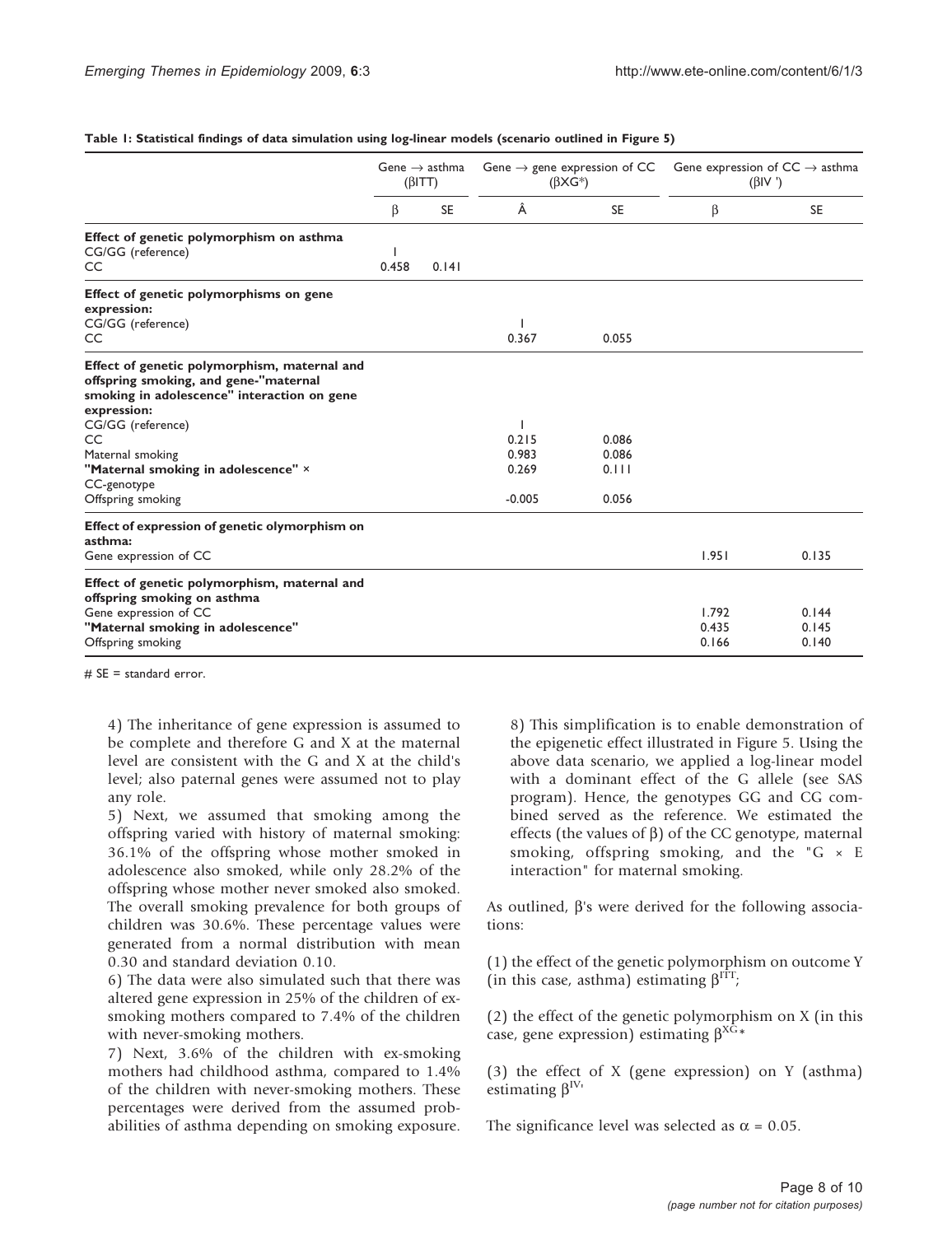<span id="page-8-0"></span>If we ignore the inherited altered gene expression due to maternal smoking in adolescence, we will find a statistically significant crude effect of the CC-genotype on the gene expression ( $\beta^{XG*} = 0.367$ , p-value = 0.0001). However, this effect actually includes contributions from both the CC-genotype and from the gene-smoking interaction ( $G \times E$  interaction) in the mother leading to an epigenetic effect. The contribution from each of these two can be estimated by including a "gene by smoking" interaction term in the model. Inclusion of this term showed a significant gene-smoking interaction effect ( $\beta^{EG}$  = 0.269, p-value= 0.015). Regarding the outcome, asthma (Y), we found a statistically significant effect of the CC-genotype ( $\beta$ <sup>ITT</sup> = 0.458, p-value < 0.0012).

The above observations imply two important cautionary findings. Firstly, this data simulation demonstrates that the gene effect, even if randomly distributed on the exposure, may be overestimated when the gene × "maternal smoking in adolescence" interaction is ignored. Secondly, we show in this scenario that when the epigenetic effect is ignored, a significant epigenetic effect (gene × smoking interaction) tends to violate the core assumptions of Mendelian randomization. This interaction results in variations in gene-expression and subsequently in increased or reduced risk of the outcome (i.e. an epigenetic effect)

Hence,  $\beta^{\text{IV}'} = \beta^{\text{ITT}}/(\beta^{\text{XG}} + \beta^{\text{EG}}) = \beta^{\text{ITT}}/\beta^{\text{XG}}*$  as demonstrated earlier, but  $\beta^{N}$  is not equal to  $\beta^{IIT}/\beta^{XG}$  as given by equation (4). This is due to the inclusion of genesmoking interaction, which causes  $\beta^{XG*}$  to deviate from  $\beta^{XG}$ . As seen in our example,  $\beta^{IT} = 0.458$ ,  $\beta^{XG*} = 0.367$ , and  $\beta^{XG} = 0.215$ , so we have  $\beta^{IV'} = 0.458/0.367 = 1.248$ while  $\beta^{IV} = 0.458/0.215 = 2.130$ . This implies a tendency for  $\beta^{IV}$  and  $\beta^{IV}$  to differ systematically, if evaluated from a study where the gene by "prior maternal smoking" interaction is not taken into account. We refer to this bias as the "epigenetic bias".

#### Conclusion

As an increasing number of epidemiologic researchers employ Mendelian randomization in their research, the impact of epigenetics on the core assumptions that drive the use of genotypes as instrumental variables deserves attention. Our work demonstrates that epigenetic bias may distort the effects detected in MR studies.

It is important to differentiate between gene-environment interactions that affect MR studies in the same generation, and epigenetic effects inherited through subsequent generations and that may invalidate MR studies in the second or third generation. Additional

tools, such as molecular methods to assess the level of DNA and histone modifications may soon be widely available. Future research in the field of Mendelian randomization needs to collect information on epigenetic changes (e.g. gene expression) of the various genes tested. These additional data would enable adjustment for "epigenetic bias" as described in this paper. Such tools may make it possible to apply certain "correction factors" or to stratify future analyses by "methylation status" (or "expression status"), in the assessment of gene effect [\[20](#page-9-0)]. Until such a time, caution is needed in the interpretation of Mendelian randomization studies.

#### Abbreviations

LD: Linkage Disequilibrium; DNA: deoxyribonucleic acid; MR: Mendelian Randomization; RCT: randomized controlled trial; ITT: Intention to treat analysis; IV: instrumental variable.

#### Competing interests

The authors declare that they have no competing interests.

#### Authors' contributions

This paper originated from an epidemiology doctoral class project taught by WK at the University of South Carolina. IUO and WK originated the study idea. IUO wrote the article while WK provided guidance and reviewed initial drafts of the article. HZ offered biostatistical oversight. All authors read and approved the final draft of the manuscript for submission.

#### Additional material

#### Additional File 1

ogbuanu data. ogbuanu data simulation program for table [1](#page-7-0) Click here for file [http://www.biomedcentral.com/content/supplementary/1742- 7622-6-3-S1.sas]

#### Acknowledgements

Sources of Funding: This study was funded in part by the National Institutes of Health R01 AI061471.

## **References**<br>1. Lawlor DA.

- 1. Lawlor DA, Harbord RM, Sterne JA, Timpson N and Davey Smith G: Mendelian randomization: Using genes as instruments for making causal inferences in epidemiology. Stat Med 2007, 27  $(8):1133-63.$
- 2. Davey Smith G and Ebrahim S: ['Mendelian randomization': can](http://www.ncbi.nlm.nih.gov/pubmed/12689998?dopt=Abstract) [genetic epidemiology contribute to understanding environ](http://www.ncbi.nlm.nih.gov/pubmed/12689998?dopt=Abstract)[mental determinants of disease?.](http://www.ncbi.nlm.nih.gov/pubmed/12689998?dopt=Abstract) Int J Epidemiol 2003, 32:1-22.
- 3. Greenland S: [An introduction to instrumental variables for](http://www.ncbi.nlm.nih.gov/pubmed/10922351?dopt=Abstract) [epidemiologists.](http://www.ncbi.nlm.nih.gov/pubmed/10922351?dopt=Abstract) Int J Epidemiol 2000, 29:722–729.
- 4. Nitsch D, Molokhia M, Smeeth L, DeStavola BL, Whittaker JC and Leon DA: [Limits to causal inference based on Mendelian](http://www.ncbi.nlm.nih.gov/pubmed/16410347?dopt=Abstract) [randomization: a comparison with randomized controlled](http://www.ncbi.nlm.nih.gov/pubmed/16410347?dopt=Abstract) [trials.](http://www.ncbi.nlm.nih.gov/pubmed/16410347?dopt=Abstract) Am J Epidemiol 2006, 163:397–403.